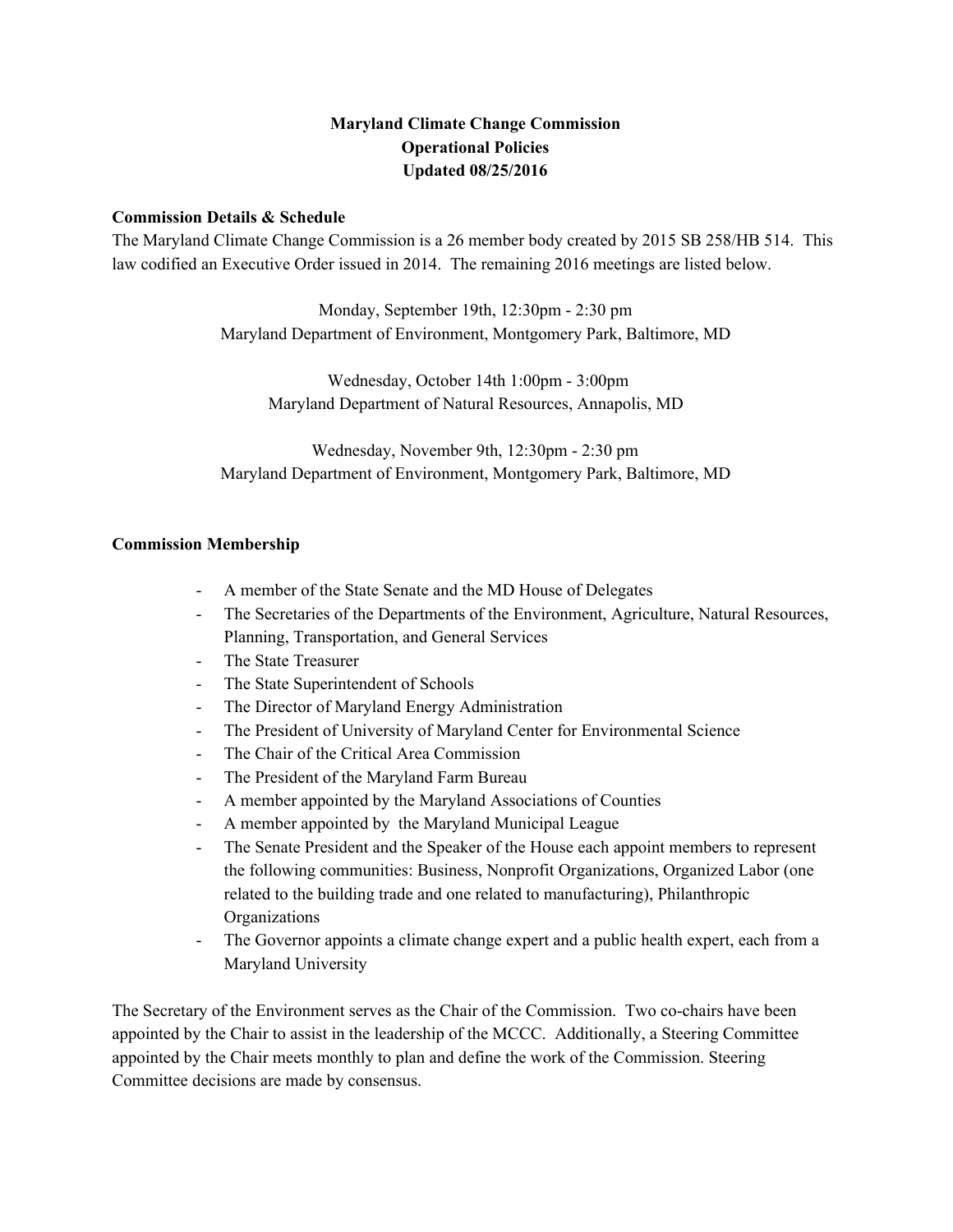#### **Working Groups**

The Commission has four Working Groups: Adaptation & Response; Education, Communication, & Outreach; Mitigation; and Scientific & Technology. These working groups are required to develop work plans that are updated annually. There are Chairs of these working groups that set the meeting schedule and meeting agendas. Working Group Chairs, members, and technical advisors are named by the Chair of the Commission with advice from staff and commissioners. Every effort is made to have a balance of stakeholder perspectives represented on the Working Groups.

Information flows from the Working Groups to the Steering Committee for review. Chairs for the Working Groups report to the Steering Committee and then to the full Commission. Working Group Chairs give reports at each Steering Committee meeting and in turn share information from other Working Groups with their own membership.

## **Commission's Charge**

The Commission is required to report to the Governor and the Legislature annually. The State agencies are required to review plans, regulations, and fiscal programs to identify and recommend opportunities to fully integrate climate change considerations into State government.

The Commission should also address the following:

- Strengthen the Climate Change Action Plan;
- Develop private-public partnerships with local, State, and federal government;
- Communicate and educate citizens about the urgency of acting to reduce the impact of climate change;
- Conduct an inventory of GHG emission sources;
- Address the impacts of climate change on low income and vulnerable communities;
- Assess impacts that climate change may have on the State's economy, as well as specific sectors such as agriculture; and
- Develop strategies for adaptation and mitigation.

# **Responsibilities**

Commission members are expected to attend the full Commission meetings and to participate in any Working Groups to which they were appointed. Commissioners are welcome to attend any Working Group that is of interest; however, they may not vote on a decision-making vote unless the member has been appointed to the Working Group. All meetings of the full Commission and Working Groups are public meetings and operate under the Open Meetings Act. Every effort is made to share information about meeting dates, agendas, and supporting information well in advance of the meeting. Although it is necessary to work on Commission-related items between meetings, typically less than one hour per week of time is necessary.

State agency staff who attend Working Group or full Commission meetings are expected to relay relevant information to the appropriate staff at the agency.